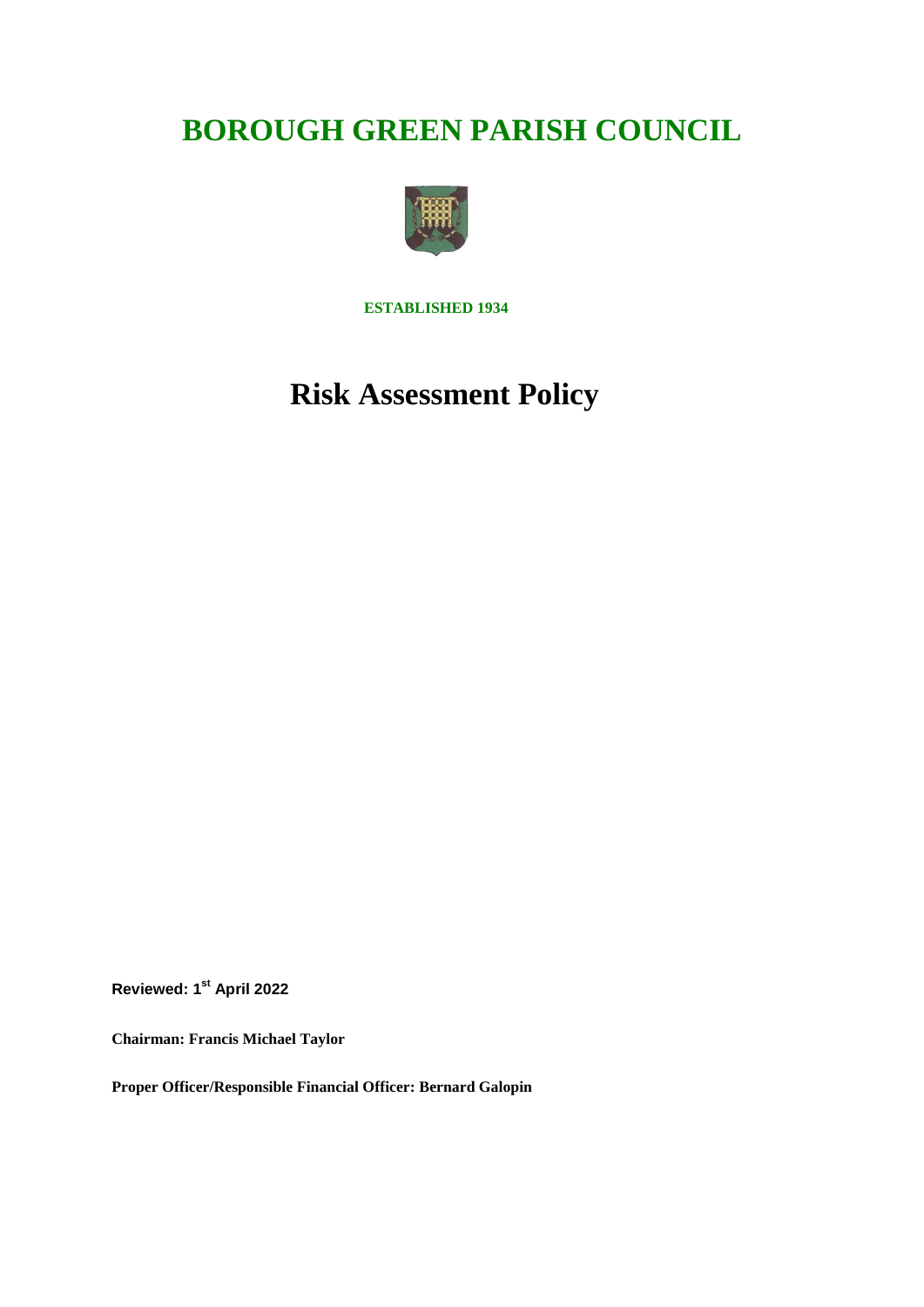# **Purpose of document**

This document is produced to enable Borough Green Parish Council to assess, manage and mitigate risks that are identified as part of its formal business as a parish council. This will enable the Council to demonstrate responsibility and management of Council risks and also to make an adequate declaration in its return to the external auditors.

The risks have been divided into a number of categories as shown below. For each category, the actions currently being taken to manage the risks are recorded.

## **Risks**

## **1. Loss of Financial Control**

The Council seeks to maintain financial control over the following:

#### a. Fixed Asset Register (FAR)

The Council maintains a list of tangible fixed assets that it owns. This list is reviewed regularly and records assets at their cost or Net Realisable Value basis. The FAR is supported by a physical inspection and inventory check of assets annually.

## b. Bank Accounts

The Council has the following bank accounts:

- Three x NatWest bank accounts (1 x current account and 2 x business reserve accounts).
- One x Unity Trust Bank (1 x current account).
- Two banks from separate and distinct banking groups are used for Council business to ensure that the FSCS threshold provision of £85,000 is adhered to, thereby protecting Council funds up to £85,000 at each bank.
- c. Investments

CCLA:

• The Council has investments with the CCLA, a recommended investor for parish councils, local authorities, charities and churches.

Four councillors are authorised signatories for Natwest, Unity Trust banks and CCLA. The payments lists are signed at each meeting by 2 councillors.

## d. Annual Budget

The Council produces a periodic budget and the precept is set on the basis of these figures. When appropriate further controls are exercised through monthly Cash Flow Statements.

### e. Financial Reporting

- At every Parish Council meeting the Parish Clerk/RFO presents a statement of payments made since the previous Parish Council meeting and payments are presented for approval.
- Bank reconciliation statements are presented with accompanying bank statements.
- An analysis of income and expenditure is produced at key internals, namely as part of the budget setting process, precept application and at year end.
- f. Auditing of Accounts
	- Internal: The Council has an internal auditor who reports on the internal controls and compliance of operating procedures against guidelines and standards.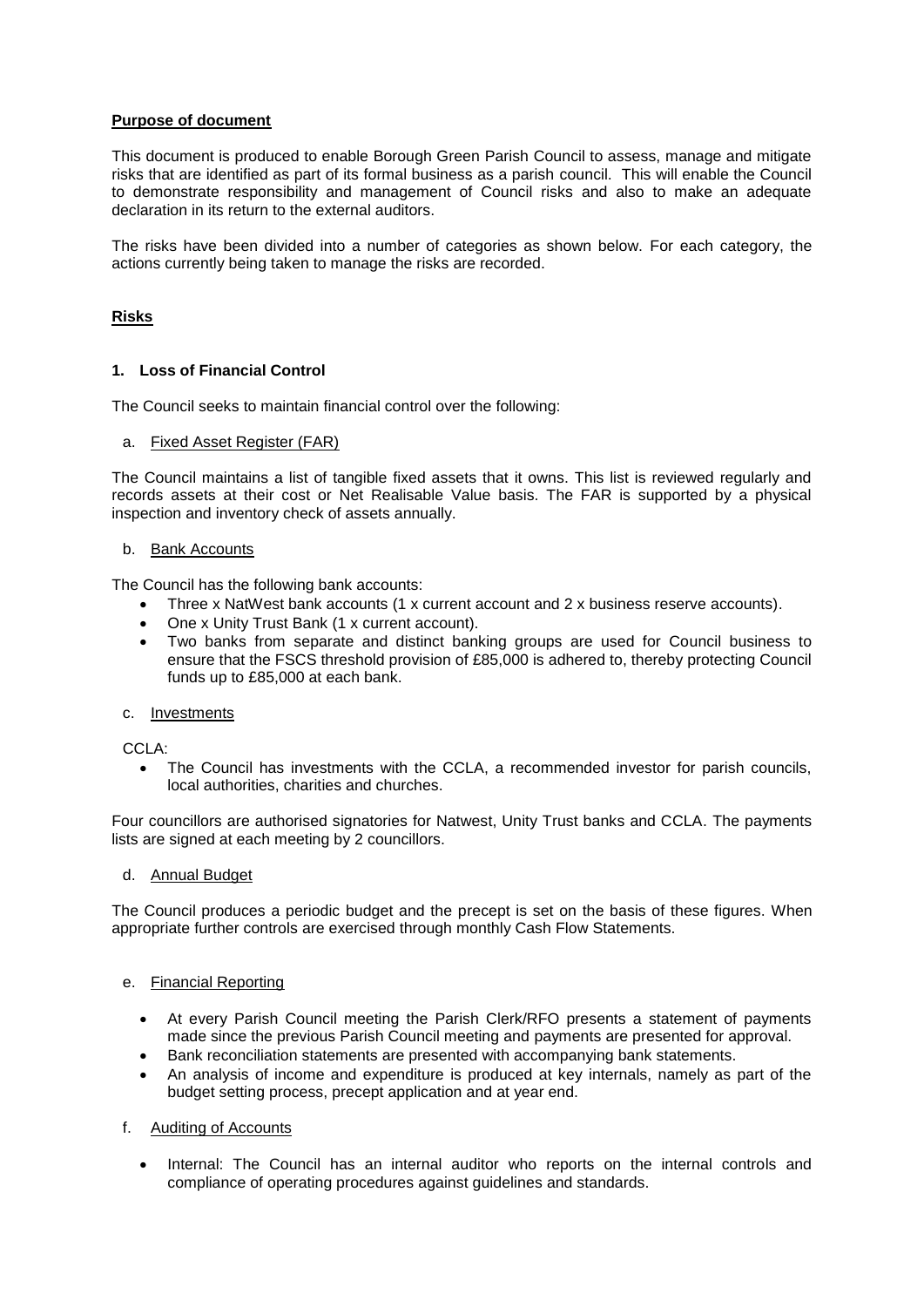- External: The Council has its accounts audited by external auditors in order to express and opinion whether the accounts give a 'True and 'Fair' representation of the financial performance and position of the Council.
- g. Best Value
	- The Council follows procurement procedures as detailed in their Financial Regulations when placing orders. These Financial Regulations along with Standing Orders are reviewed annually.
	- The normal practise is to seek competitive quotations although there will be occasions when the Council would wish to use the services of local charities. For major contract services, formal competitive tenders are sought.

# **2. Data Protection Breaches**

- All lever arch files and folders are stored in a storage cabinet, with all archived materials stored separately in a purpose-built room in the Village Hall.
- Data backup is automatic via Microsoft Cloud (ONE DRIVE) and onto a memory stick.
- All files on the Clerks PC containing personal data are individually password protected.
- To comply with General Data Protection Regulations, the Council's Privacy Notice and Retention Policy is reviewed annually.

# **3. Injury and Harm to Third Parties**

The Council regularly undertakes a visual inspection of the condition of its assets to ensure that its health and safety obligations are met, and it takes appropriate action to minimise any risk of injury to third parties. The Council has insurance cover to enable it to meet any third-party liability that it might face if an accident were to occur and the Council found to be liable.

The Council has four principle areas of risk. In additional to the general undertaking above and the insurance cover secured, the Council seeks to manage these risks by the following further measures.

# a. Recreation Ground

- This area of land covers the children's' play area, the tennis courts, the playing field, the Pavilion and entrance car park.
- Council staff visit the site every weekday and occasionally at weekend to inspect the grounds and equipment, clean, repair and litter pick and report anything that could be dangerous to users. Surfaces are regularly pressure washed to remove moss/weeds.
- The site can be closed if there are perceived dangers to users.
- The Council seeks a monthly independent inspection (Landscape Services) and report and consider follow up action at the monthly Council meetings.

# b. Potters Mede

- This area consists of the buildings (hall, kitchen area, Taylor Room, changing rooms, entrance car park and football pitches).
- Council staff visit the site every weekday and occasionally over weekends to inspect the grounds and facilities, clean, repair and litter pick.
- c. Other Land Owned by the Council
- The areas of land are recorded on the Fixed Asset Register. These are open spaces for use by the community. Some spaces may have memorial benches placed on them. These areas are also included within the Council's insurance cover.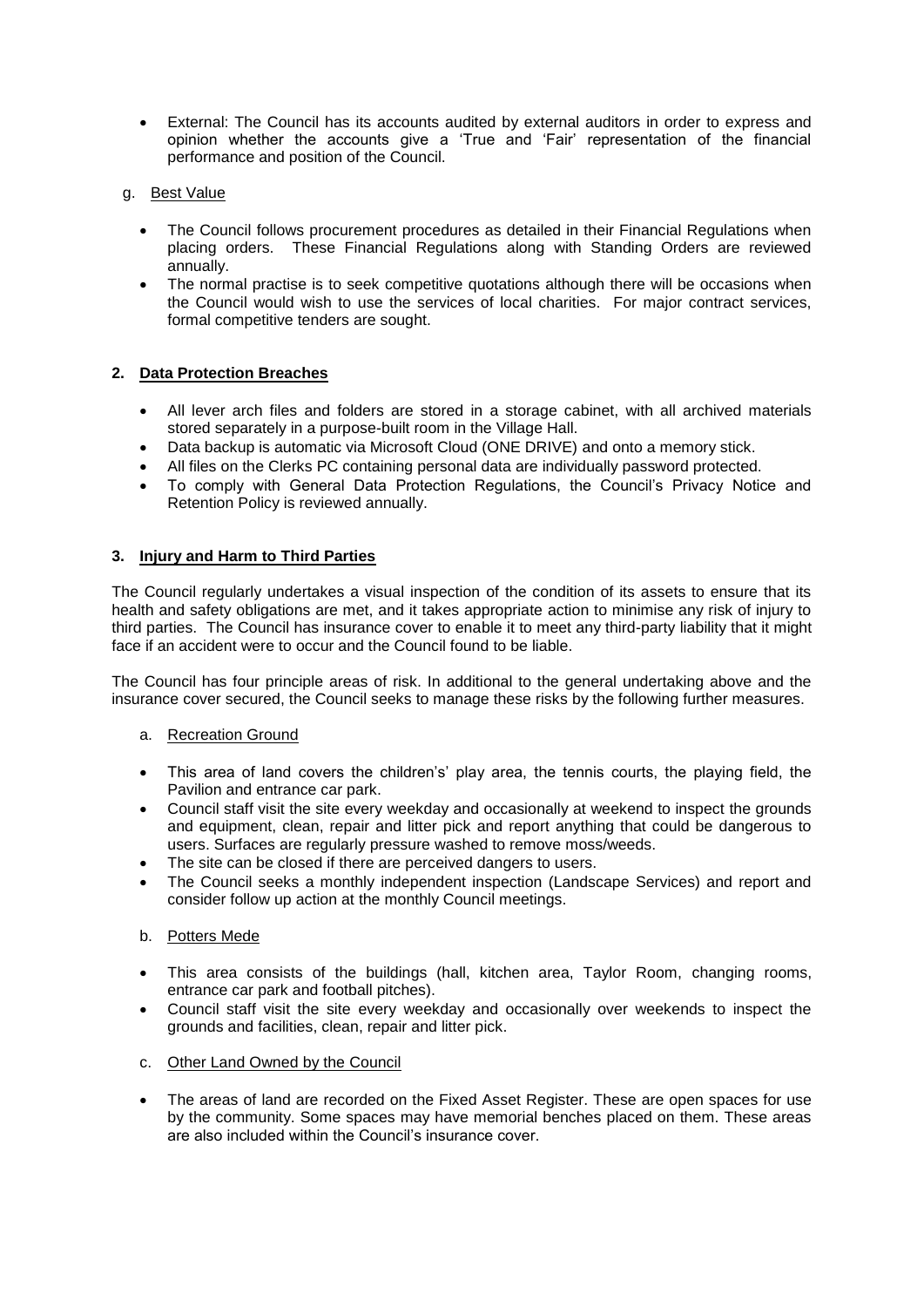## d. Skate Park

- The Skate Park is a Tri-Parish project that is managed separately by the Whitegate Field Skate Park Committee, consisting of membership from each council.
- The park is insured under an additional policy taken out by the Committee.
- Council staff visit the site daily to litter pick, inspect, report and repair anything that could be perceived as dangerous.
- The Whitegate Field Skate Park Committee seeks an inspection and report from RoSPA on an annual basis, and 3 quarterly operational inspections from Landscape Services (Kent County Council). Kent County Council are also asked to inspect any alterations to ramps or equipment made during the twelve-month period between annual inspections.

# **4. Trees**

Over many years risks from trees have been managed and have not been high on the list of public concerns. However, attitudes to risk are changing and, in a risk averse society the duty of care has become more onerous. Given the importance of trees the risks they pose need to be managed with their protection and conservation. The Council has identified sites on their land which contain trees.

All mature trees owned by the Council will be subject to an expert inspection by a qualified arboriculturist. Trees will be assessed by means of scheduled systematic visual assessment initially from ground level. Assessments will usually consist of a staged approach and compare the tree being inspected to a notional healthy, vigorous and defect free specimen. This may include:

- Visual inspection of the tree for defect symptoms and overall vitality. If there are no signs of any problems the assessment is concluded.
- If a defect is suspected on the basis of the symptoms, the presence or absence of that defect must be confirmed by thorough examination.
- If the defect is confirmed, it must be quantified, remedial action should be identified and priority/urgency of works recorded.

On an annual basis Kent Men of Trees conduct an annual inspection of all the trees on BGPC land. Following expert inspections remedial action will be conducted as follows:

- Category 1 immediate action
- Category 2 high priority action within 6-12 months
- Category 3 medium priority action within 12-24 months
- Category 4 no action required until next scheduled inspection / monitor.

### **5. Covid 19 Pandemic – Risk of Infection on Council Premises**

The Council has adopted Government Guidelines in relation to managing the risk of infection posed by the Covid 19 pandemic at Potters Mede (only indoor facility owned by the Council). An individual risk assessment has been produced for the Potters Mede Hall and hirers are expected to produce their own risk assessments. This has been published on the Council website.

## **6. Civil Litigation**

Civil litigation which is not covered by either (i) public liability insurance or (ii) legal cover through the Council's insurance policy will be financed through the Council's own financial resources. Lawyers recommended by TMBC or KALC will be used to assist the Council in managing legal disputes, and promoting its best interests.

# **7. Special Events**